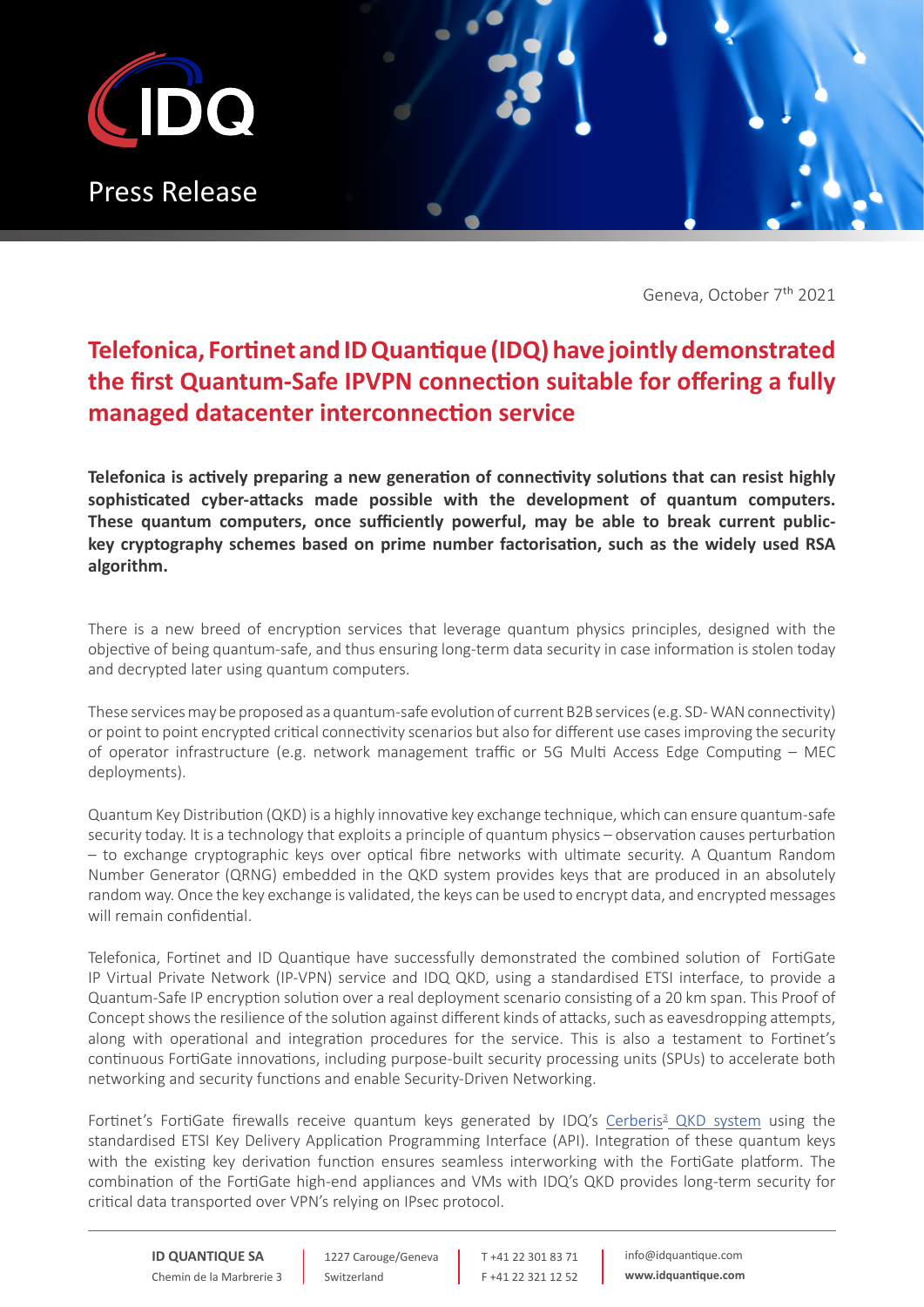

QKD related technologies are taking advantage of the quantum properties of optical media, and they are one step on the research path towards a future Quantum Internet. This pilot is part of Telefónica's QKD encryption activities, in which the company is being very active from the point of view of innovation with the clear objective of continuing to have secure networks in the future.

### "

*This PoC results from our sustained collaboration with IDQ within the EU research ecosystem, such as OpenQKD project, and with Fortinet on the commercialisation of security services. The PoC demonstrates the commitment of Telefonica to provide their customers with the best connectivity at any moment at any place, ensuring their privacy and safeguard of sensitive information, and to prepare and protect them for the advent of the quantum internet.*

Jesus Folgueira - Transport Network Senior Manager, Telefónica

# "

*As a leading security provider, Fortinet has been continuously innovating to deliver a best in class security platform to our service provider and enterprise customers, enabling an industry-leading Security-Driven Networking approach that deeply weaves security into networking to future proof customer investments. Working with Telefonica and IDQ, Fortinet continue to lead and accompany service providers and enterprises in securing their networks, data, and services today, for tomorrow's quantum reality and risks.*

John Maddison, CMO and EVP Products at Fortinet

## "

*We are very excited by this achievement with Fortinet and Telefonica. Sensitive data is increasingly in danger from the growing threat of cyberattacks and more and more companies, especially banks and governments are highly concerned by this issue.*

Axel Foery, EVP Quantum-Safe Security at ID Quantique

ID Quantique is acknowledging funding from the European Union's Horizon 2020 research and innovation programme under grant agreement No 857156.